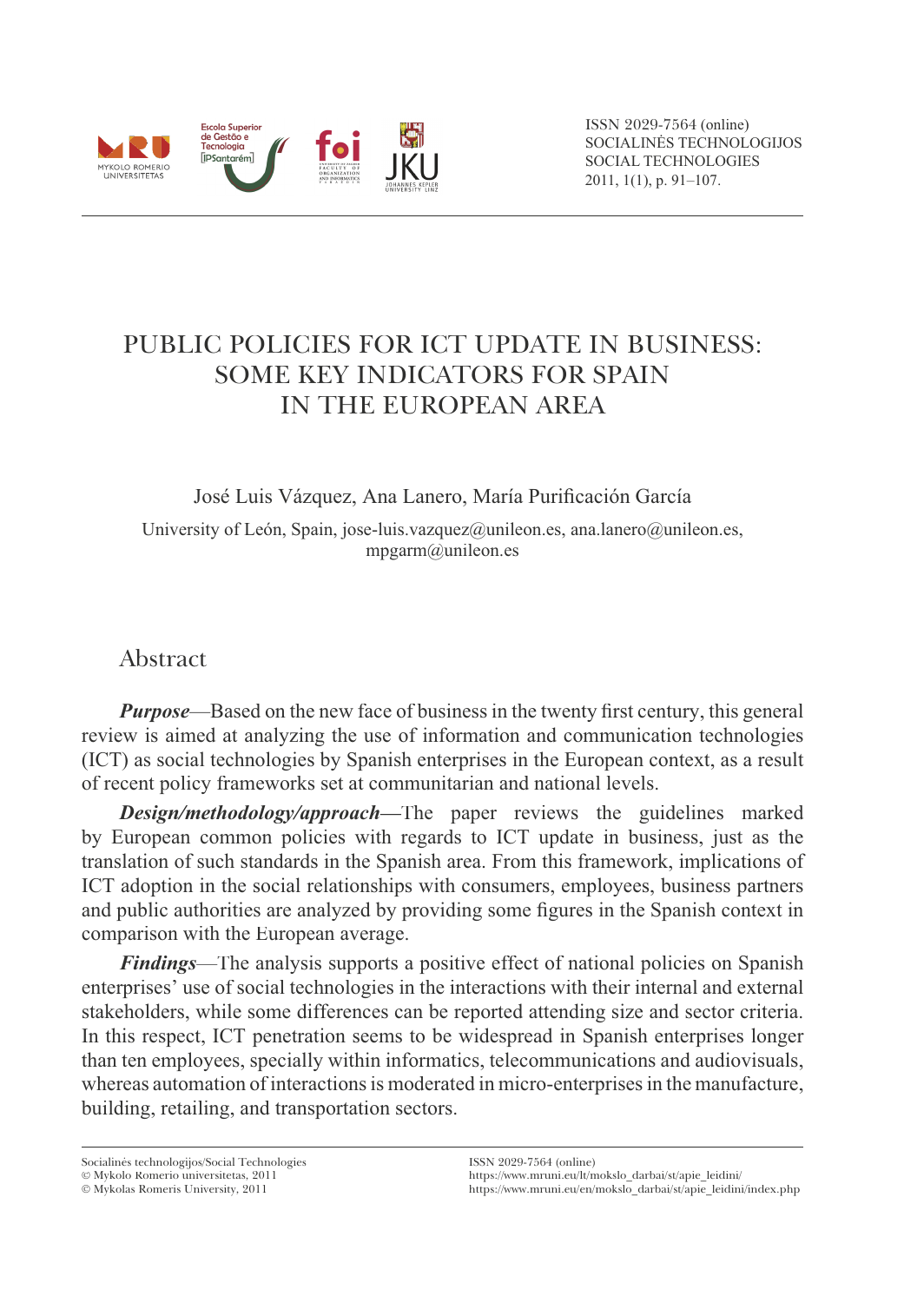*Research limitations/implications*—The paper offers a general overview of the use of ICT as social technologies in Spanish enterprises based on public reports. However, further research should be oriented to analyze more in deep the impact of public policies on ICT adoption and usage in business, by explaining their determining factors and comparing different clusters of counties and major regions of the world.

*Practical implications*—The analysis reported point to the need of reinforcing the Spanish positioning in the ICT European sector in the long term. In this sense, future policy measures should be devoted to overcome barriers to more advanced ICT use in business, by fostering the generation of technological solutions adapted to different business models, increasing e-skills enhancing, and facilitating the access to financing sources.

*Originality/Value*—This paper offers an alternative analysis of ICT deployment in the European and Spanish business sectors based on the discussion of how surrounding enterprises are driven to restructure the way which information is generated and shared inside and outside them, thus defining a new way of technology-mediated social transactions with clients, employees and external stakeholders.

*Keywords*: ICT update, public policies, social transactions in business, e-commerce, e-government, European area, Spain.

*Research type*: general review.

### Introduction

While originally the term *social technology* was proposed to designate the use of general technologies for social purposes or with a social basis (Helmer et al, 1966), nowadays the concept is pretty much closer to Internet applications and other Information and Communication Technologies (ICT), as a result of the emergence of social utilities based on on-line interactions (Li and Bernoff, 2008). Not in vain, recent globalization and ICT deployment have rapidly changed the way in which we live, work and interact in an age which has been definitely named *information society* (Bell, 1973; Castells, 1996).

The reach of such socioeconomic transformations has set ICT uptake at the heart of a host of requirements and public standards in the countries of the European Union (EU), in an effort that has reached out to affect a wide range of social and economic policies. In short, better access for all citizens to the new technological possibilities of the information age is understood as a mean of learning, employment, inclusion, access to public services and quality of life, by affecting the way in which people obtain, share and use information. As a result, ICT are becoming more widely used and are benefiting more people. For instance, regular Internet use (defined as at least once a week) is a mainstream phenomenon in Europe, reaching the 60% of citizens aged 16 to 74 years old in 2009 (European Commission, 2010).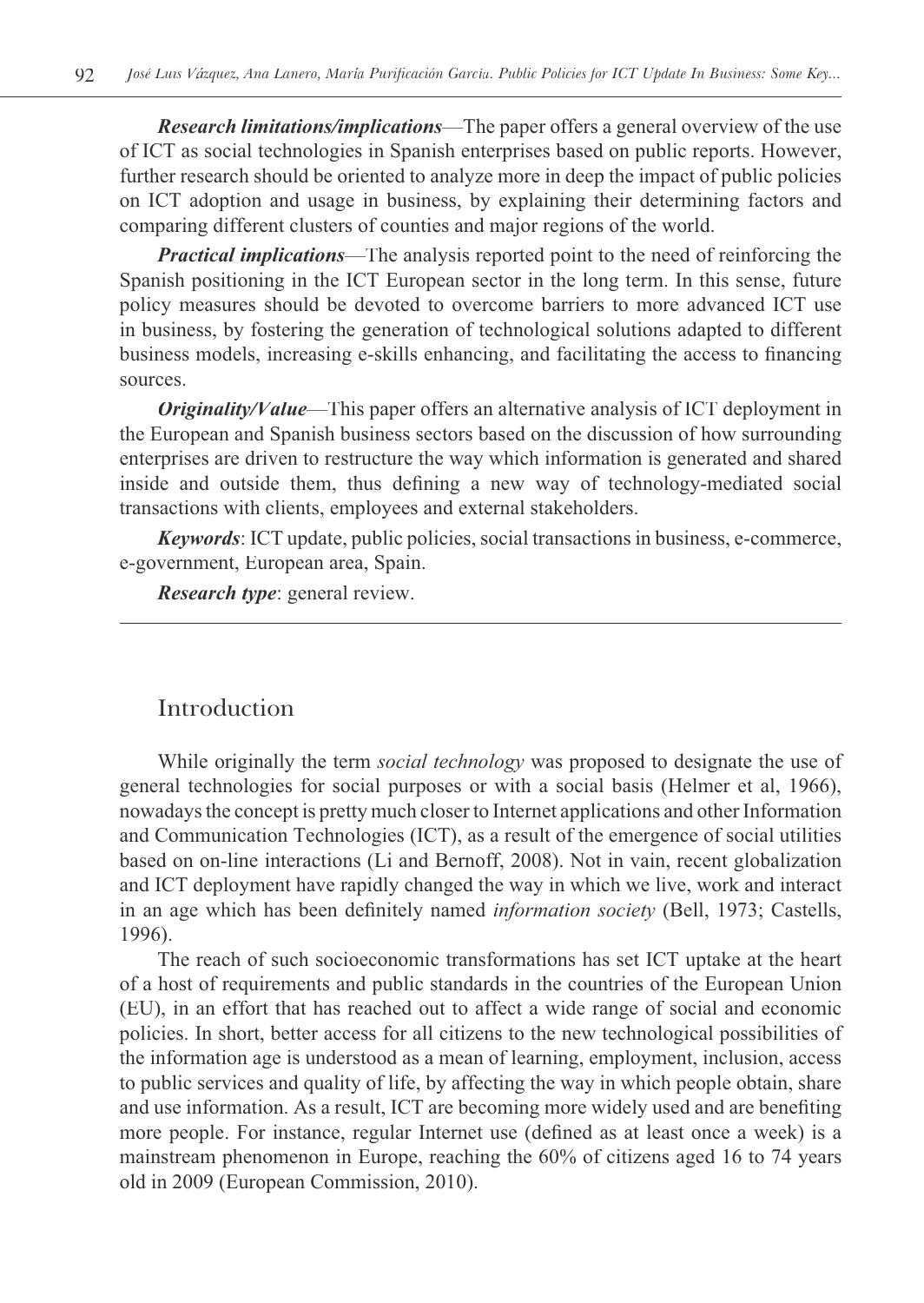Beyond such social implications, penetration of ICT in enterprises has been recognized as a priority in current European policy agendas, as a mean of economic growth and productivity (European Commission, 2010; Reenen et al, 2010). That change in the European economic model has resulted in a generalized automation of businesses, enabling a radical change in structures of organizations and means of developing, producing and commercializing digital and traditional goods and services, just as in work and business methods and trade and consumption patterns in and between enterprises and consumers.

As a facet of this organizational transformation, surrounding enterprises are driven to restructure the way in which information is generated and shared inside and outside them, to such an extent that technology-mediated interactions define a new way of social transactions with clients, employees and external stakeholders. From this framework, this paper is aimed at analyzing the use of ICT as social technologies by Spanish enterprises in the European conjoint. Regardless Northern European countries have reached the highest levels of ICT sophistication in business over the last years, Spanish enterprises' ICT uptake has been strong from the mid last decade, reflecting the boost of the national economic policies adopted in this sense (National Observatory on Telecommunications and Information Society [ONTSI], 2011).

To this aim, next sections are organized as follow. First, we review the guidelines marked by European common policies with regard to ICT uptake in business, just as the translation of such standards in the Spanish area. Next, we analyze the implications of ICT adoption in the relationships with consumers, employees, government and other external partners, and provide some figures in the Spanish context in comparison with general figures from Europe. Finally, conclusions and implications of the picture described are discussed.

## 1. ICT Policy Frameworks in Europe

In response to major structural challenges faced by developed countries in the knowledge society, ICT uptake has represented a key point in the two general political frameworks set in Europe for the twenty first century, the *Lisbon Strategy* and the current *Europe 2020 Strategy* (Figure 1).

The *Lisbon Strategy* was launched in 2000 as a ten-year action and development plan for the economy of the European Union (EU). The initiative was aimed at making Europe "the most competitive and dynamic knowledge-based economy in the world capable of sustainable economic growth, with more and better jobs and greater social cohesion" (Council of the EU, 2000). After moderated results, the strategy was relaunched in spring 2005, in view of the need to accelerate structural reforms to overcome the economic and financial crisis. In this context, the objectives of generating growth and employment were reinforced by investing in people's skills, the greening of the economy and innovation.

From this political setting, ICT have been included in several initiatives consistent with the Lisbon governance cycle, as key instruments for social and economic pursuits.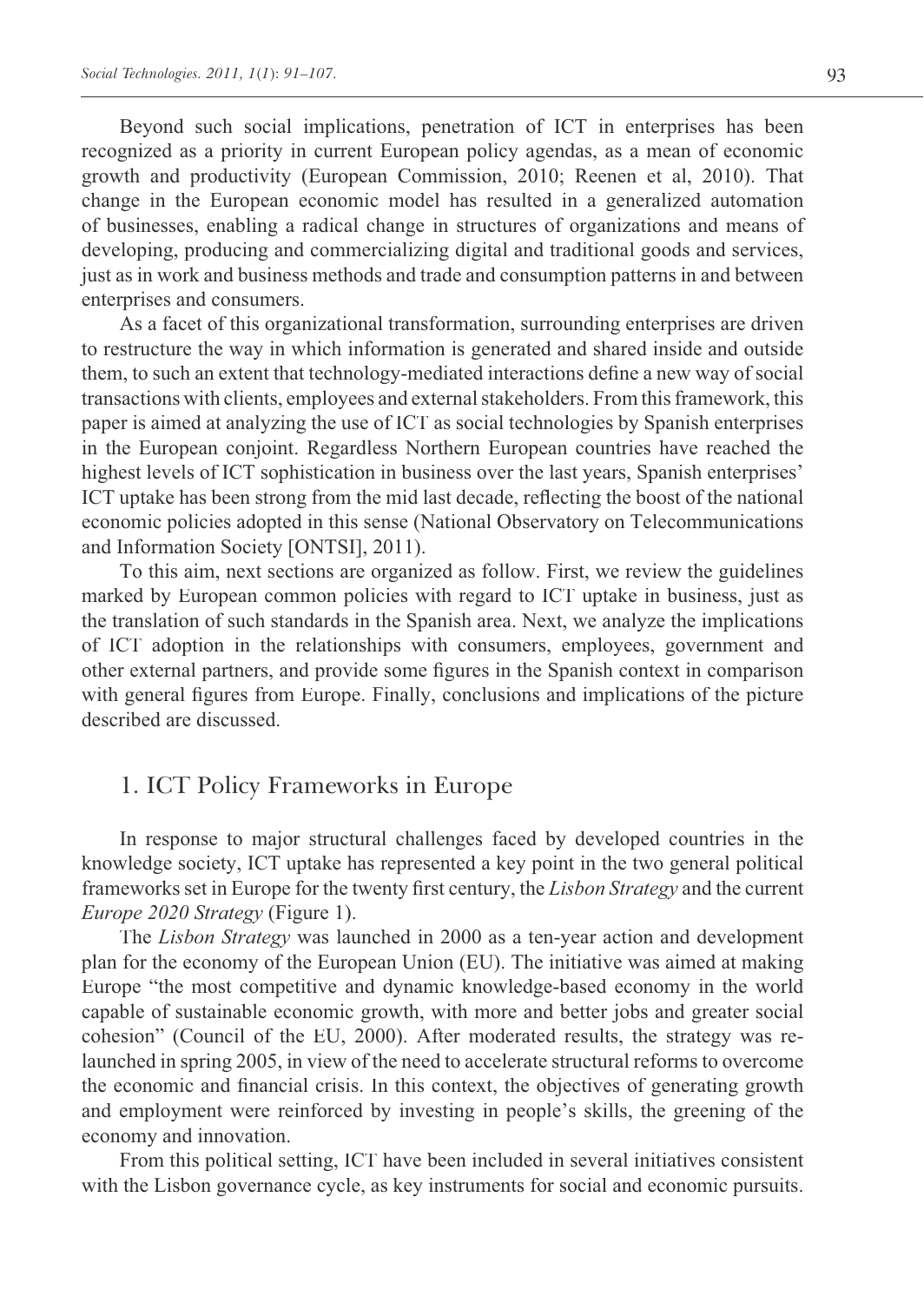As general frameworks, two programmers of the Information Society and Media Directorate General (DG) set the measures to adopt in this period: the *eEurope* initiative and the *i2010* initiative.

The *eEurope* initiative was launched in 2000 to accelerate Europe's transition towards a knowledge based economy and to realize the potential benefits of better access for all citizens and organizations to the services of the information age. Particularly, the *eEurope 2002* and *eEurope 2005* action plans focused on exploiting the advantages offered by the Internet and broadband technologies, increasing connectivity and delivering online services in both the public and private sectors<sup>1</sup>.

On these same lines, the *i2010* initiative was launched in 2005 to promote an open and competitive digital economy with ICT as drivers of inclusion and quality of life. To do that, the Commission proposed as a priority for Europe's information society and media policies the completion of a Single European Information Space consistent with sustainable development. In the business area, this was translated into the recognition of the need to adopt new e-business models getting productivity gains from ICT, and adapt the working environment through efficient use of social technologies in the workplace and for a flexible organization of safe and high quality jobs.<sup>2</sup>



*Figure 1.* ICT European policy frameworks

- 1 Communication 2002/0263 final from the Commission to the Council, the European Parliament, the Economic and Social Committee and the Committee of the Regions. eEurope 2005: An information society for all. An action Plan to be presented in view of the Sevilla European Council, 21/22 June 2002. [2002].
- 2 Communication 2005/229 final from the Commission to the Council, the European Parliament, the European Economic and Social Committee and the Committee of the Regions. [2005].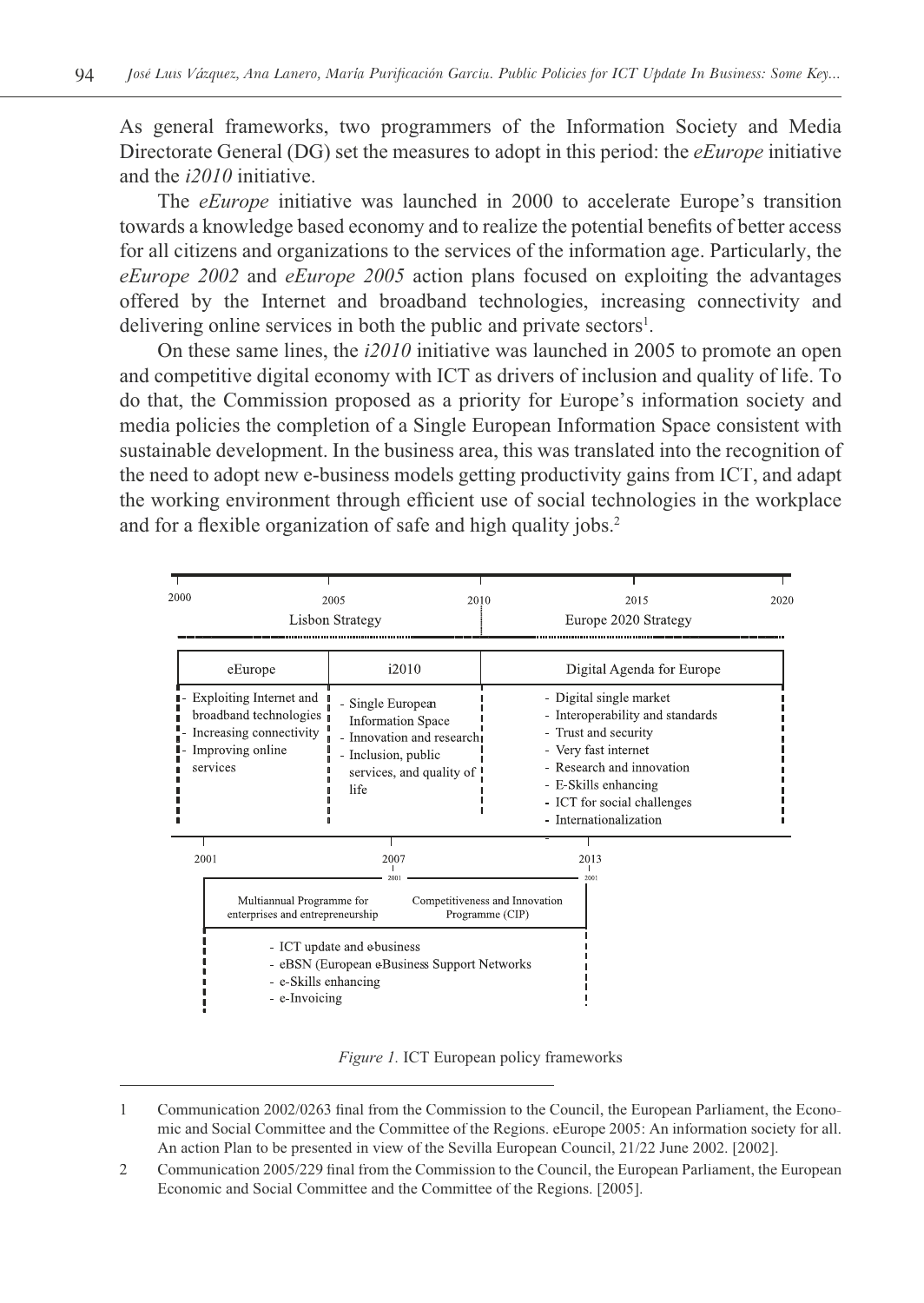In parallel with these two general ICT work programmes, recognition of the need to create a more dynamic business environment as a *Lisbon strategy*'s key area led to include other specific measures in business policy frameworks, aimed at making the most of technological advances in reinforcing the competitiveness of European enterprises. As prior reference, the *European Chapter for Small Enterprises* (European Commission, 2000) stressed the objectives of improving online access, strengthening the technological capacity of small enterprises, and making use of successful e-business models and developing top-class small business support.

This objective was integrated in the *Multianual programme for enterprises and*  entrepreneurship<sup>3</sup>, established as a general supportive framework for new and small enterprises for the period 2001-2007. Particularly, the measures proposed dealt with promoting the use of ICT in enterprises in order to simplify and improve their regulatory, administrative and financial environment, and enhance their competitiveness and innovation in a more and more globalized world.

In the context of these previous political arrangements, the European Commission launched in March 2010 the *Europe 2020 Strategy<sup>4</sup>* to exit the crisis and prepare the EU for the challenges of the next decade. In short, the new initiative embraces the pursuit of a smart, sustainable and inclusive economy delivering high levels of employment, productivity and social cohesion. From this setting, the strategy recognizes, among others, the priority of reaping the benefits of a digital single market for households and firms.

According to that pursuit, the *Digital Agenda for Europe<sup>5</sup>* was launched in 2010 as a ten-year action programme oriented to maximise the social and economic potential of ICT, most notably the Internet, to spur innovation, growth and improvements in daily life for both citizens and businesses. Specific measures in this line include support to eCommerce and cross-border transactions, interoperability, trust and security, and eskills enhancing.

Such action priorities are also contemplated by the current *Competitives and Innovation Programme* (CIP), adopted for the period 2007-2013 as a transition between the Lisbon cycle and the new priorities set by 2020. The CIP is divided into three operational programmes supporting measures to strengthen competitiveness and innovation capacity in the EU. Two of these programmes are worth mentioning in this section: The *ICT Policy Support Programme* and the *Entrepreneurship and Innovation Programme.*

First, the *ICT Policy Support Programme* backs the realization of the *Digital Agenda for Europe*, it being aligned with the priority of accelerating the wider update

<sup>3</sup> Council Decision 2000/819/CE of 20 December 2000 on a multiannual programme for enterprises and entrepreneurship, and in particular for small and medium-sized enterprises (SMEs) (2001-2005). [2000] OL L 333/84.

<sup>4</sup> Communication 2010/2020 from the Commission. Europe 2020. A strategy for smart, sustainable and inclusive growth. [2010]

<sup>5</sup> Communication 2010/245 final/2 from the Commission to the European Parliament, the Council, the European Economic and Committee and the Committee of the Regions. A Digital Agende for Europe. [2010].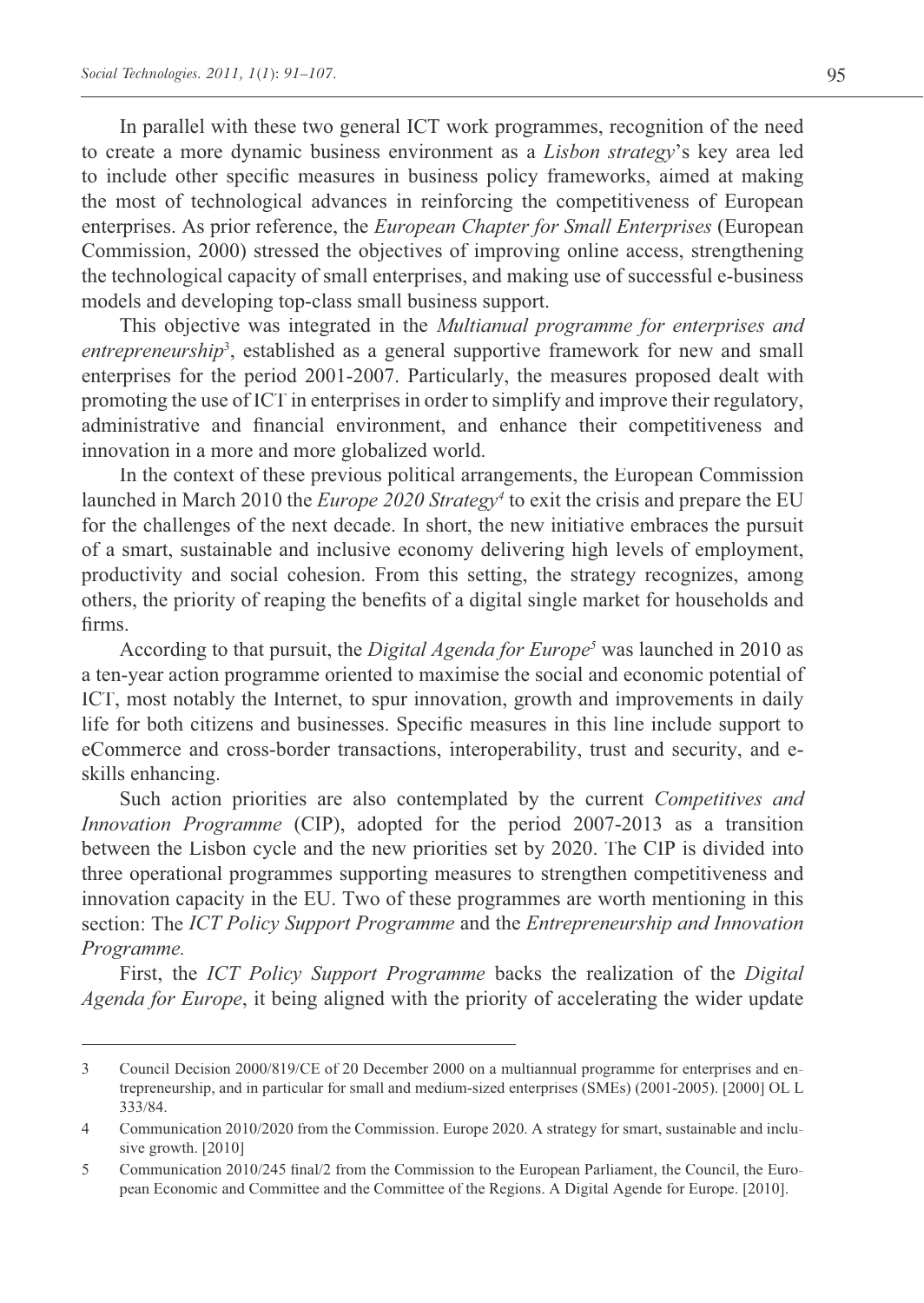and best use of innovative digital technologies and contents by citizens, governments and businesses. In this last context, the programme addresses obstacles hindering further and better use of ICT based goods and services and barriers for the development of high growth businesses, notably small and medium-sized enterprises (SME) in this field.

In this same line, the *Entrepreneurship and Innovation Programme* seeks to promote innovation and SME in the EU, contemplating, among others, the objectives of supporting e-business networks, ICT uptake and standardization, promoting key technologies and e-skills, and e-invoicing.

Key policy frameworks set in Europe has translated into many national programmes in the EU Member States over the last decade. Nevertheless, many obvious differences in ICT update exist between businesses in different countries, thus making it difficult to estimate the real impact and effectiveness of such policy frameworks in the EU context. From this setting, analysis of the translation of common prescriptions into specific measures at national level might be useful to clarify the specific needs of different countries and regions in order to formulate future sectorial ICT policies more adapted to the real circumstances of European businesses. With this postulate in mind, next section is devoted to review recent national policies on organizational ICT update in Spain.

## 2. Spanish Policies for ICT Update in Business

In the specific case of Spain, the basic reference for the design of economic and social policies during the period 2005-2010 has been the *National Reform Programme*  (Ministery of Presidence, 2005), established in convergence with the guidelines of the *Lisbon Strategy* (Figure 2).

Basically, the programme has been structured around seven central themes concerning employment, education and business. Among them, it was included an R&D&I strategy implemented through the programme *Ingenio 2010*, aimed at boosting technological innovation and the information society in Spain.

As part of such action programme, *Avanza Plan* was launched in 2005 to improve the level of ICT development in Spain with regards to the EU's average, especially in terms of coverage and connectivity. In this sense, the plan was conceived to support the new European model of economic growth based on ICT update to reach competitiveness, productivity, social and regional equality, and quality of life. In doing that, the programme envisaged four general action areas, named digital citizenship, digital economy, digital public services, and digital context.

Embedded in these four areas, some target objectives were oriented to improve technological capabilities in business settings, especially with regards to five key points including increment of ICT uptake in SME's business processes (i.e., e-invoicing), improvement of online communications with external stakeholders and inside the organization, ICT security, implantation of new models of e-business, and e-skills enhancing.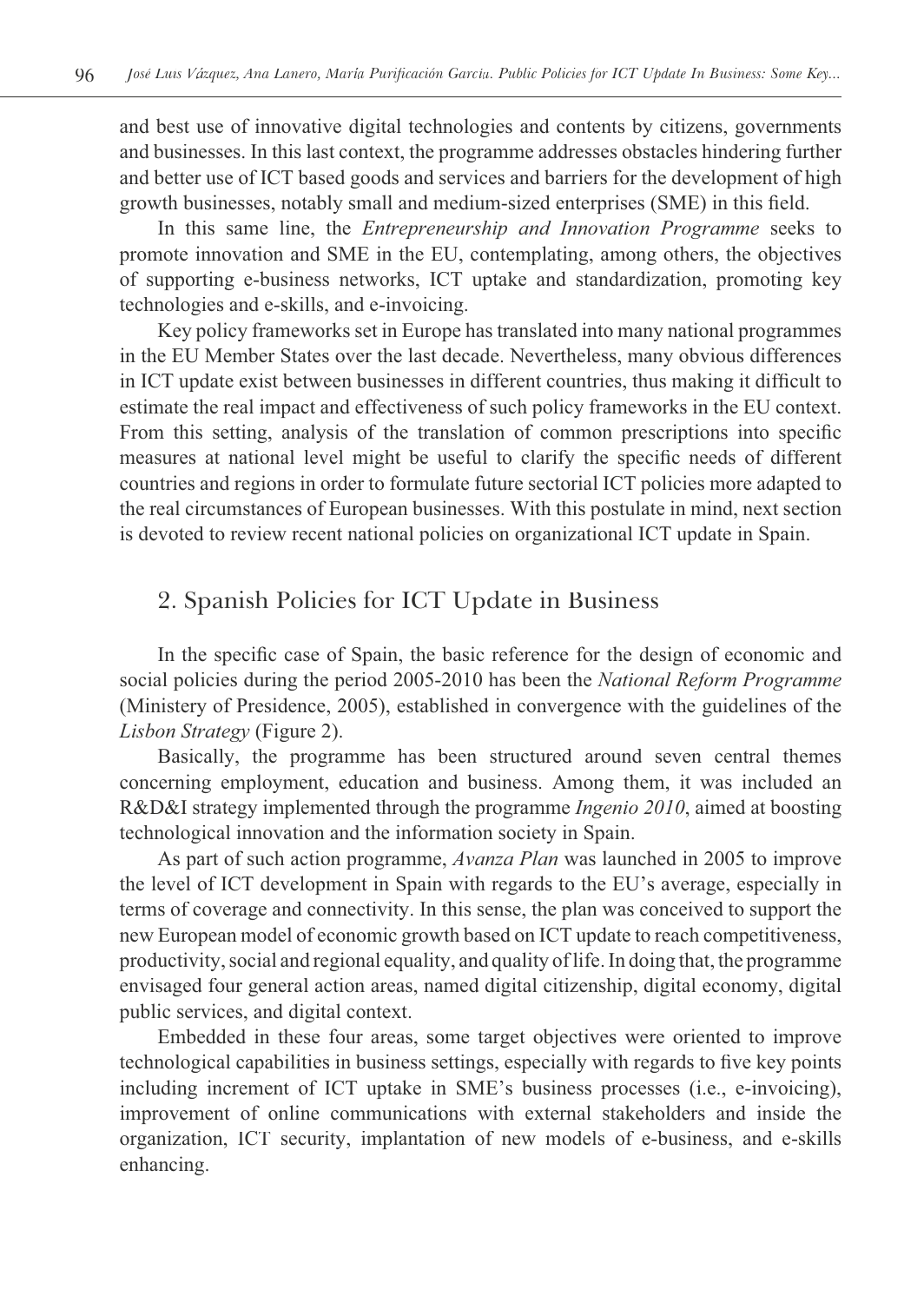In general terms, *Avanza Plan* has represented an important driver of technological change in Spanish enterprises (ONTSI, 2011), it being followed by current *Avanza2 Plan* until 2015, which will be enriched in the new Spanish reforms programme planned for the new EU's strategic period. Shortly, the second phase of the plan gives continuity to current actions at the same time that some other actualized objectives are included according to the new needs of Spanish ICT sector. Specially, it is hoped to place the country in a leader position in the development of advanced ICT goods and services, assisting the economic recovery by the generalized and intensive use of new technologies.



*Figure 2.* ICT Spanish policy frameworks

In the context of such pursuits, the *Avanza2 Plan* is organized around five strategic areas: training, digital contents and services, ICT sector development, infrastructures, and trust and security. These areas accommodates other specific lines affecting business, mainly the support to enterprises involved in the development of ICT products, processes, applications, contents and services, the incorporation of ICT qualified employees and enterprises to the information society, and the improvement of e-government services for businesses.

## 3. The use of Social Technologies in Business

Public policies fostering ICT update in Europe have had an evident impact on companies' processes and work practices over the last decade. In this sense, use of personal computers, local networks and connections to the Internet is widespread in European enterprises, and the lack of basic ICT equipment affects only very small firms. Nevertheless, the level of e-business varies across the Member States. Reflecting patterns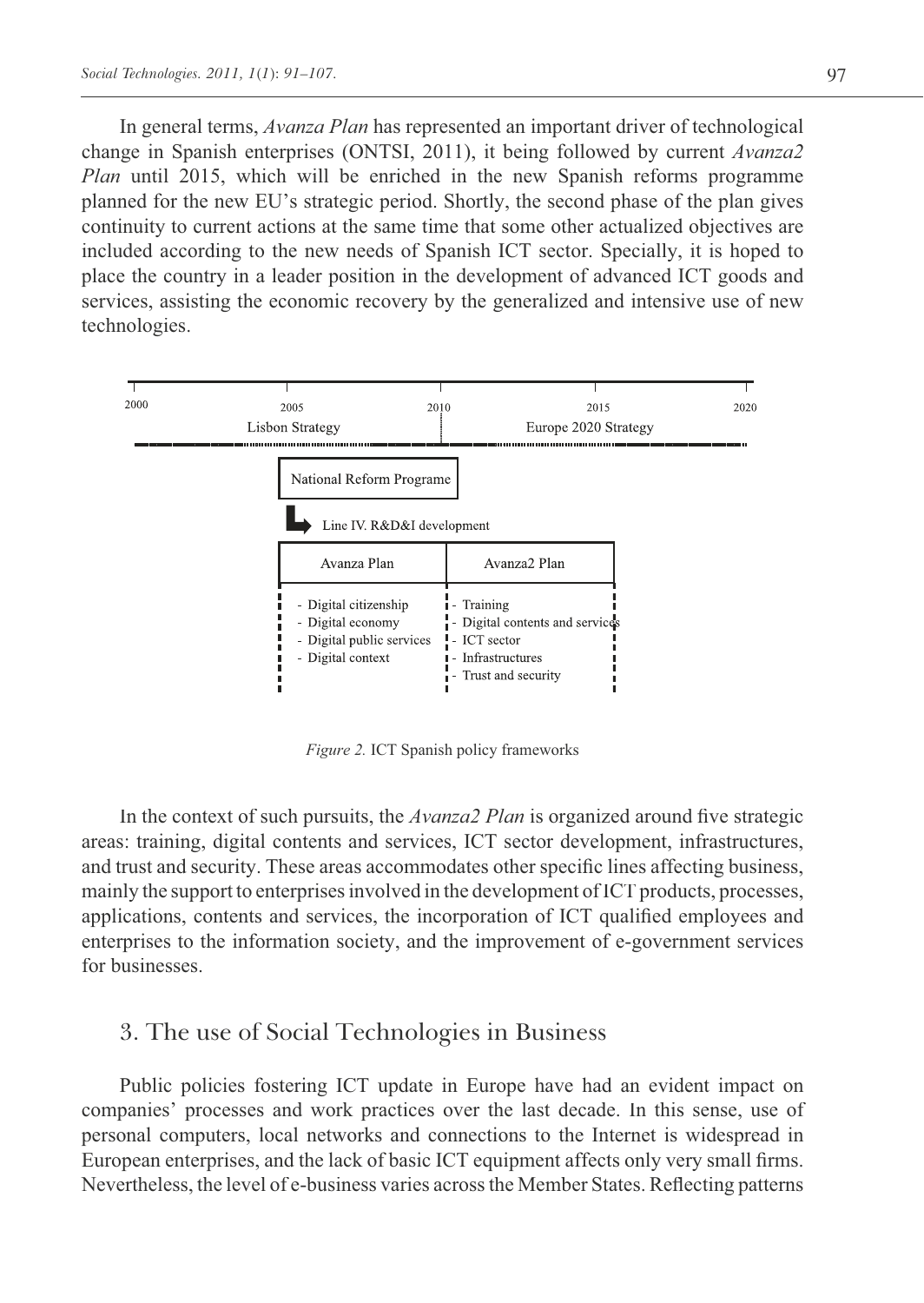of Internet usage, Northern European countries such as the United Kingdom, Sweden and Denmark have high levels—even surpassing leader countries such as Japan, Korea and United States, while Eastern and Southern countries perform poorly (European Commission, 2010).

As an example of ICT policies' impact in the Spanish area, *Avanza Plan* has achieved notable results in overcoming the limitations of the country at the beginning of the current century, particularly with regards to infrastructures and connectivity. For instance, among enterprises with more than ten employees, percentages of use of personal computers, broadband, and e-mail exceeded the 96% in 2010 (ONTSI, 2011). Nevertheless, such figure seemed to be lower for micro-enterprises and selfemployed workers, the percentages oscillating in these cases between 45% and 60% (State Department of Telecommunications and Information Society, 2008). Beyond these discrepancies, sectors registering the highest levels of ICT update are finances and informatics, telecommunications and audiovisuals, while technological penetration is clearly lower in the manufacture, building, retailing, and transportation sectors (ONTSI, 2011).

In the context of such ICT deployment, repercussions of new technologies for economic growth and productivity in the European continent have not gone unnoticed (Reenen et al, 2010). In this respect, it is said that companies' use of ICT strengthens the single market, increasing transparency and efficiency, reducing cost, and lowering physical barriers to entry (European Commission, 2010). Likewise, many research attempts have been devoted to explain business value and impact of ICT in organizations (e.g., DeLone and McLean, 2003; Melville et al, 2004; Rivard et al, 2006).

Nevertheless, while it is worth mentioning that current maturity of technological developments gives enterprises the opportunity to exploit automation, open new markets and add value to products, research regarding the direct impact of ICT update on firm performance measures has resulted in inconsistent results (Carr, 2003; Lim et al, 2004; Sriram and Strump, 2004). That's why most recent models place a concept of organizational transformation at the very centre of any explanation of the business value resulting from ICT, as a driver of further change (Gregor et al, 2006; Sanders, 2007; Radhakrishnan et al, 2008; Soto-Acosta and Meroño-Cerdan, 2008; Ramírez et al, 2010).

On the basis of this premise, organizational transformation is defined as "the changes occurring over time in organizational systems and structures that are necessary to reap the full benefits from the use of ICT" (Gregor et al, 2006, p. 250). In such terms, it is defended that value of technological investment comes in part from the complementary investments in new processes and work practices which allow organizations to improve customer service (Brynjolfsson and Hitt, 2000).

As part of such meditating organizational transformation derived from technological change in organizations, surrounding enterprises are driven to restructure the way in which information is generated and shared inside and outside them, which consequently affects the nature of the relationships maintained with their stakeholders (Sanders, 2007). In sort, the new business scenario imposes the use of ICT as social technologies for data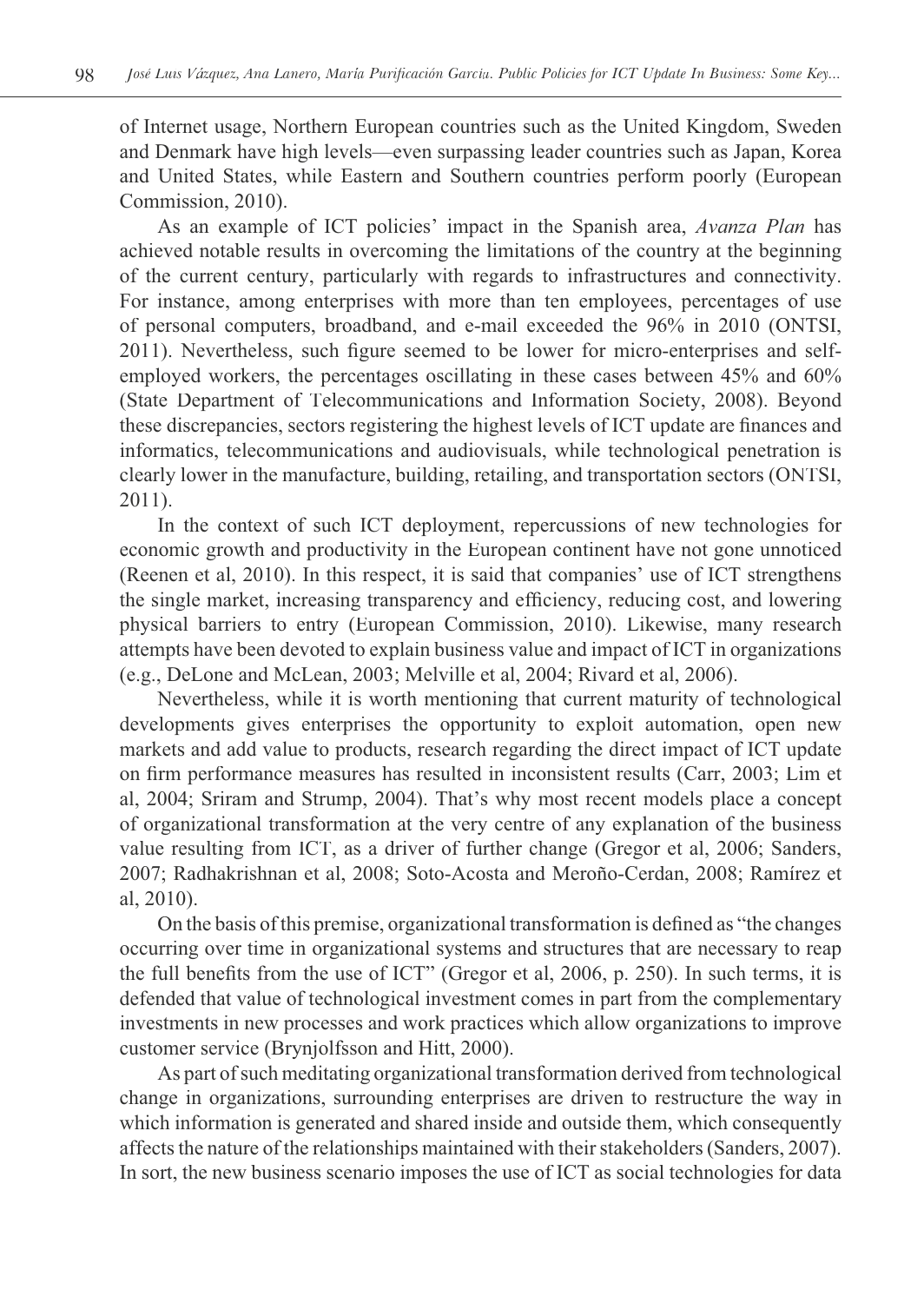exchange in and between enterprises, which permit them to perform at lower cost. As major expressions of this new scenario, interactions with customers are becoming more and more technology-mediated, while electronic operations and virtual communications define current transactions between business departments and with external interlocutors including public authorities and other partners such as suppliers and distributors.

Based on the previous description, we next analyze more in deep some of these new interaction possibilities derived from the use of ICT as social technologies in business, just as their incidence in Spanish enterprises as an example of political results derived from the Lisbon political cycle.

#### E-Commerce practices and ICT use in the relationships with consumers

Generalized ICT update has led to more sophisticated models of market segmentation, customization and personalization, influencing the way in which enterprises both gather customer information and interact with their clients (Rust and Espinoza, 2006). By one hand, ICT permit more, new and better usages of information about clients. Technology innovations in business lead to an increase in available information and knowledge about markets and competitors, assisting companies on improving their offer of goods and services suited to consumers' dynamic needs (Vargo and Lusch, 2004; Rust and Thompson, 2006). Further, the rapid expansion of the information economy and electronic networks have converged in the concept of *e-service* or *e-commerce*, that is, the provision of goods and services over electronic networks such as the Internet (Rust, 2001; Rust and Kannan, 2002; Rust and Thompson, 2006).

On these lines, e-commerce practices have became a widespread phenomenon in European countries, bringing a lot of advantages and options for customers and industries when choosing products in international markets. As an indicator, it is estimated that about 80% of European Internet users surf to find information about products, and 54% have ordered goods or services online in the last year, over the 47% registered in 2006 (European Commission, 2010).

In response to such consumption tendencies, 81% of medium and 90% of large European enterprises had a website in 2009, the average being 65% for small enterprises (European Commission, 2010). Similar figures were registered in Spain for the same year (ONTSI, 2011), the percentage of firms with website in the sector of informatics, telecommunications and audiovisuals exceeding 90%. Opposite, use of websites for business pursuits reached only the 13.1% of self-employed workers (State Department of Telecommunications and Information Society, 2008), and was minimal in the building industry (ONTSI, 2011).

With regards to the specific usages of websites, the more frequent are giving general information about the business activity (91%), providing access to products or prices records (58.3%), or presenting privacy and certification policies (50.9%). Less often ICT support purchase practices, with only a 25.1% of SME and large enterprises sending electronic invoices and 19.3% receiving on-line orders. In this sense, finance business, hostels and travel agencies provide the greatest variety of on-line services,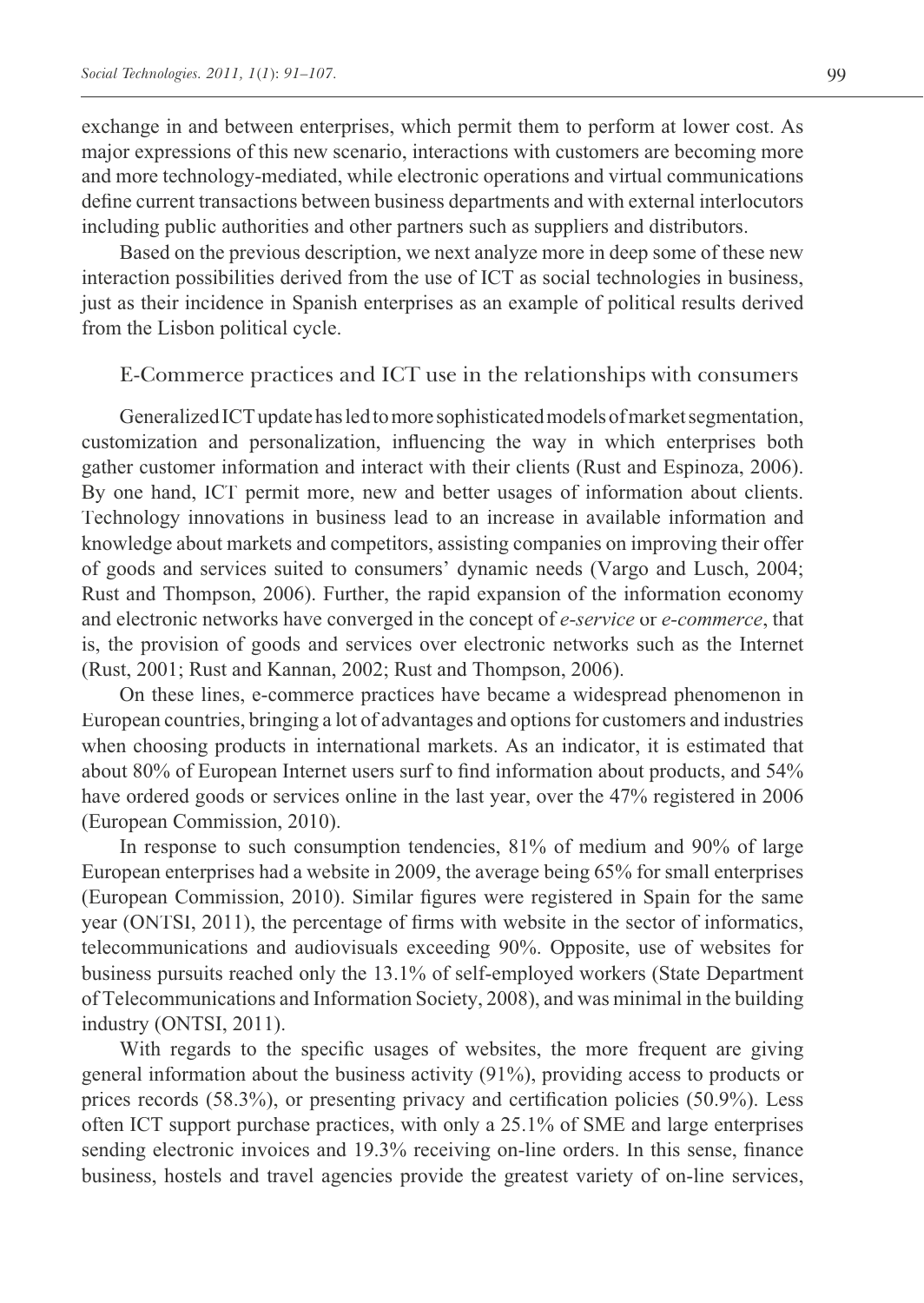including product's reservation, order, purchase and payment (State Department of Telecommunications and Information Society, 2008; ONTSI, 2011).

#### ICT and human resources management

The processes of business transformation derived from ICT adoption usually enable new forms and types of organizational structures and changes in labor division (Brynjolfsson and Hitt, 2000; Cooper et al, 2000; Garicano and Rossi-Hansberg, 2004, 2006; Grüner, 2009; Ramírez et al, 2010), therefore affecting the employees' way of working, the skills they use, their professional identity, and the relationships between different functions and profiles inside the enterprise.

Based on previous models on business process redesign (Mooney et al, 1986; Kohli and Hoadley, 2006) Ramirez et al (2010) distributed such ICT effects on human resource management in three categories at the process level: informational, automational and transformational. Informational effects result from the implementation of ICT and work practices that affect the organization's capability to collect, store, process and disseminate information. Automational effects result from use of ICT and work practices to automate business processes, removing the use of labor inputs in firm activities. Finally, transformational effects arise from the use of ICT and work practices to bring about process innovation and transformation.

Regarding the specific implications of ICT adoption for human resources in the European area, the proportion of employees using computers has been relatively stable over last mid-decade, growing from 48% to 51% in 2009, with 79% of them using computers with access to the web. However, there are some nuances when distinguishing between specialists and workers with ICT user skills. While the first group is relatively stable at around 3% of the workforce, the second accounted for 18% of workers in 2009, some differences existing between countries. In this respect, Denmark, Latvia, Lithuania, United Kingdom and Luxembourg had higher values, ranging from 24% to 33%, while Romania, Portugal and Bulgaria are at the opposite end, with only 10-13% of the workforce possessing ICT qualifications (European Commission, 2010). In the case of Spain, firms present slightly high levels of ICT update, with 56% of employees using personal computers in 2009. This percentage ranges from 47.7% in small enterprises to 63% in large companies, the greatest levels of employees' ICT use concentrating on finances sector and informatics, telecommunications and audiovisuals (ONTSI, 2011). Further, 28.6% of the workforce in firms longer than ten employees corresponds to ICT qualified workers.

In the context of such figures, applications to share electronic information inside the enterprise have been adopted by 40% of European companies, although this percentage ranges from 71% of large enterprises and only one third of small business (European Commission, 2010). Such applications are used mainly for the exchange of accounting information or the management of inventory levels, production and distribution. The same tendencies can be extended to Spanish enterprises, where tools like ERP ("Enterprise Resource Planning") and CRM ("Customer Relationship Management")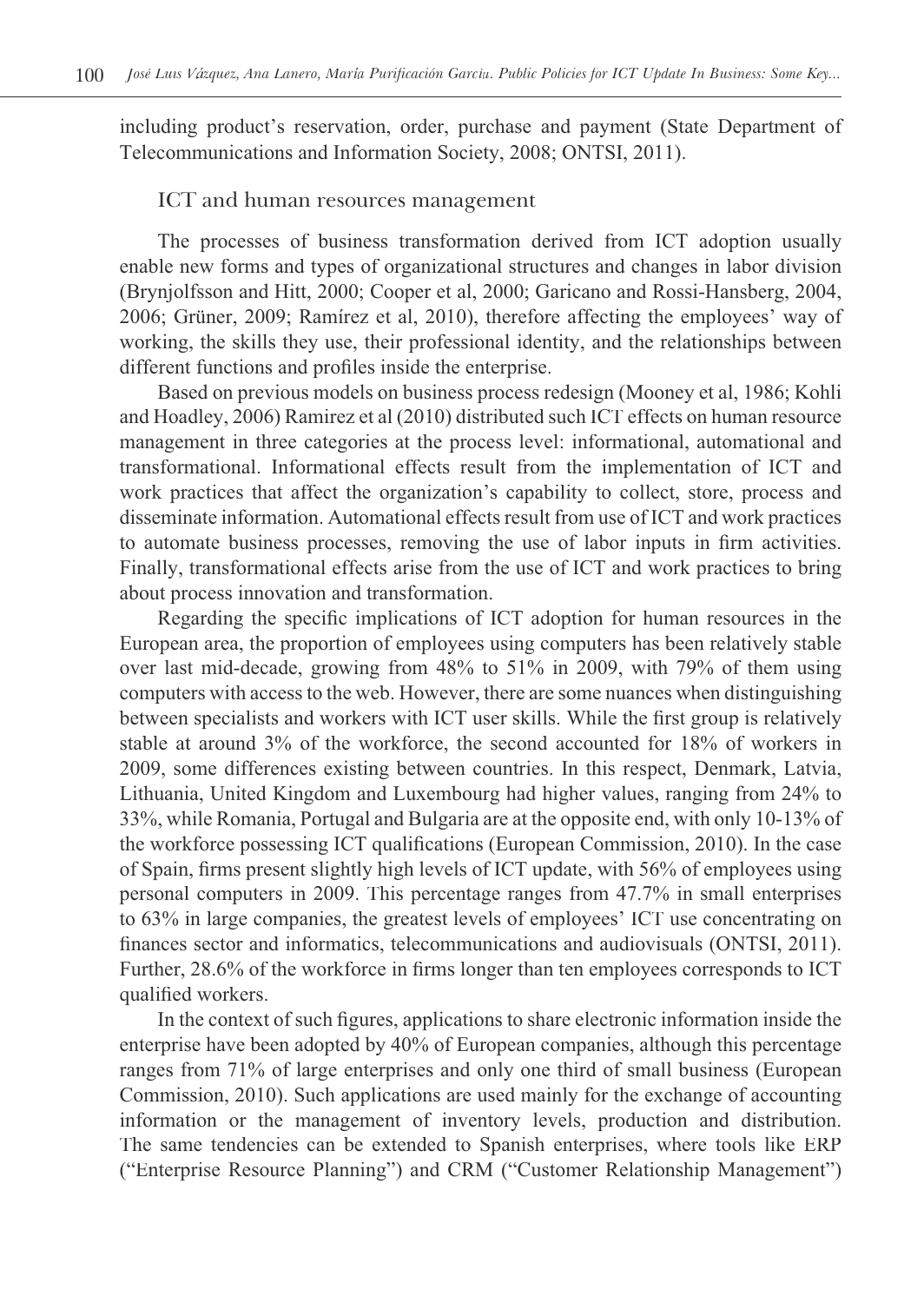are used by 22.5% and 28.6% of enterprises respectively, to share information between different functional areas and departments. Otherwise, remote work through external networks is becoming a widespread application of ICT in Spain, affecting 15.9% of employees in small enterprises, 38% in medium firms, and 61.6% in large companies (ONTSI, 2011).

#### ICT use in interactions with business partners

Another key application of ICT in enterprises automates the relationships with business partners, assisting external collaboration and information sharing. In this sense, current trends in e-business indicate an increasing number of businesses connected with each other in order to streamline their business processes (Lin, 2006; Kauremaa et al, 2010). Further, Internet enabled supply chains are today powerful strategic weapons due to their unparalleled integration of information among partners at relatively low transaction cost (Noteboom, 1992; Clemons et al, 1993; Sanders, 2007).

At EU level, 41% of enterprises have some form of automated data exchange with other ICT systems outside the enterprise. Such exchanges concern the sending and receiving of orders, electronic invoices, product information, transport documents, and payment instructions to financial institutions, and can be split into relations with other businesses  $(86\%)$ , financial institutions  $(72\%)$ , and public authorities  $(68\%)$ . If less frequently, ICT applications for supply chain management are being increasingly adopted by European firms, covering the 33% of large enterprises (European Commission, 2010).

Differences by country depend on the degree of ICT update by enterprises and the national practices and legal frameworks adopted. In general, Spain has a good position in the European conjoint, since it is estimated that about 45% of SME and large enterprises exchange data with external ICT systems, above the averaged 41% (ONTSI, 2011). In line with tendencies in other EU countries, such exchanges are mainly concerned with payment instructions to financial institutions (74%), product information (63.1%), and electronic invoices or transport documents (50%). Also, use of electronic signature in external communications is widespread in Spain, oscillating between the 38% of selfemployed workers and the 51.4% of small enterprises and more than 80% of medium and large companies (ONTSI, 2011).

Regarding ICT applications for supply chain management, 17.6% of Spanish enterprises share online information with suppliers and distributors, the percentage exceeding 35% when only large enterprises are considered. Such data exchange is usually bidirectional and devoted to coordinate the availability and distribution of goods and services along the supply chain. Beyond this ICT usage, e-commerce practices between businesses are also worth mentioning, if more frequently used for purchases (24.1%) than for sales (13.1%), these last being more evident in hostels and travel agencies (ONTSI, 2011).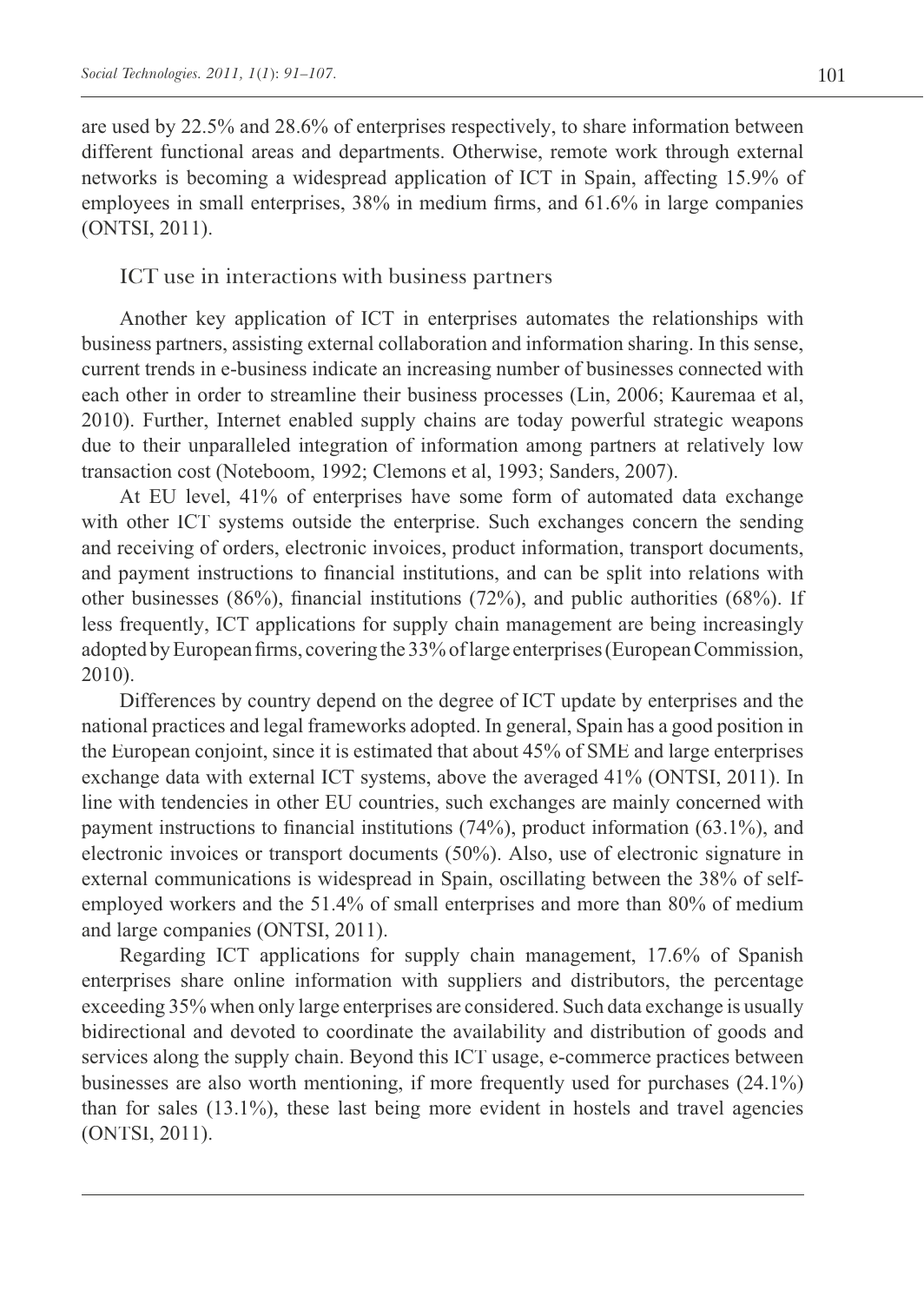#### e-Government applications in business

Technological revolution has extended to public sector services (Norris et al, 2001; Choudrie et al, 2005; Davison et al, 2005), enhancing the access and delivery of government information and service to citizens, business, employees, and other agencies and entities (Symonds, 2000; West, 2004; Badri and Alshare, 2008). Such e-government applications offers enterprises a new way to search for information and conduct electronic interactions, it being positively related to different measures of performance, such as intelligence generation, cost reduction and time saving (Thompson et al, 2005; Badri and Alshare, 2008).

Last reports show that e-government for business has progressed fast and has reached a high level of sophistication in Europe. In this sense, some crucial services for enterprises like VAT, corporate tax, customs declarations and social contributions are fully available online in almost every EU country, while tools for the registration of new companies are still some way behind. That public offer has resulted in a 71% of European businesses using online government services, such percentage being above 80% in Denmark, Finland, Iceland, Lithuania and Slovakia (European Commission, 2010).

Likewise, 70.1% of Spanish enterprises with access to the Internet used in 2009 e-government applications to interact with the public administration. However, some differences existed depending on the size of firms. Particularly, only 42.8% of micro-enterprises and 66.6% of small enterprises used online government services, the percentage exceeding 90% for medium and large companies (State Department of Telecommunications and Information Society, 2008; ONTSI, 2011). The sectors concentrating the highest levels of e-government use were finances, professional activities, informatics, telecommunications and audiovisuals, and retailing.

Concerning the nature of the online interactions maintained between Spanish enterprises and public administrations (ONTSI, 2011), the more frequent usages are obtaining information and downloading specific forms (64%), returning filled forms (52%), electronic management services (51%) and e-procurement (9.4%).

### Conclusions

Over recent years, ICT uptake in business has represented a key point in public policies across European countries, resulting in a deep restructuring of enterprises' processes and work practices in order to reach higher levels of performance. As a major expression of such organizational transformation, technology-mediated interactions have come to redefine traditional social transactions with internal and external stakeholders, including customers, employees, business partners and public administrations.

Nevertheless, since many imbalances in ICT update exist between businesses in different countries—particularly when comparing Northern European countries with other Member States, the real effectiveness of such policy frameworks is difficult to estimate. In this context, this paper postulates that some analysis of the translation of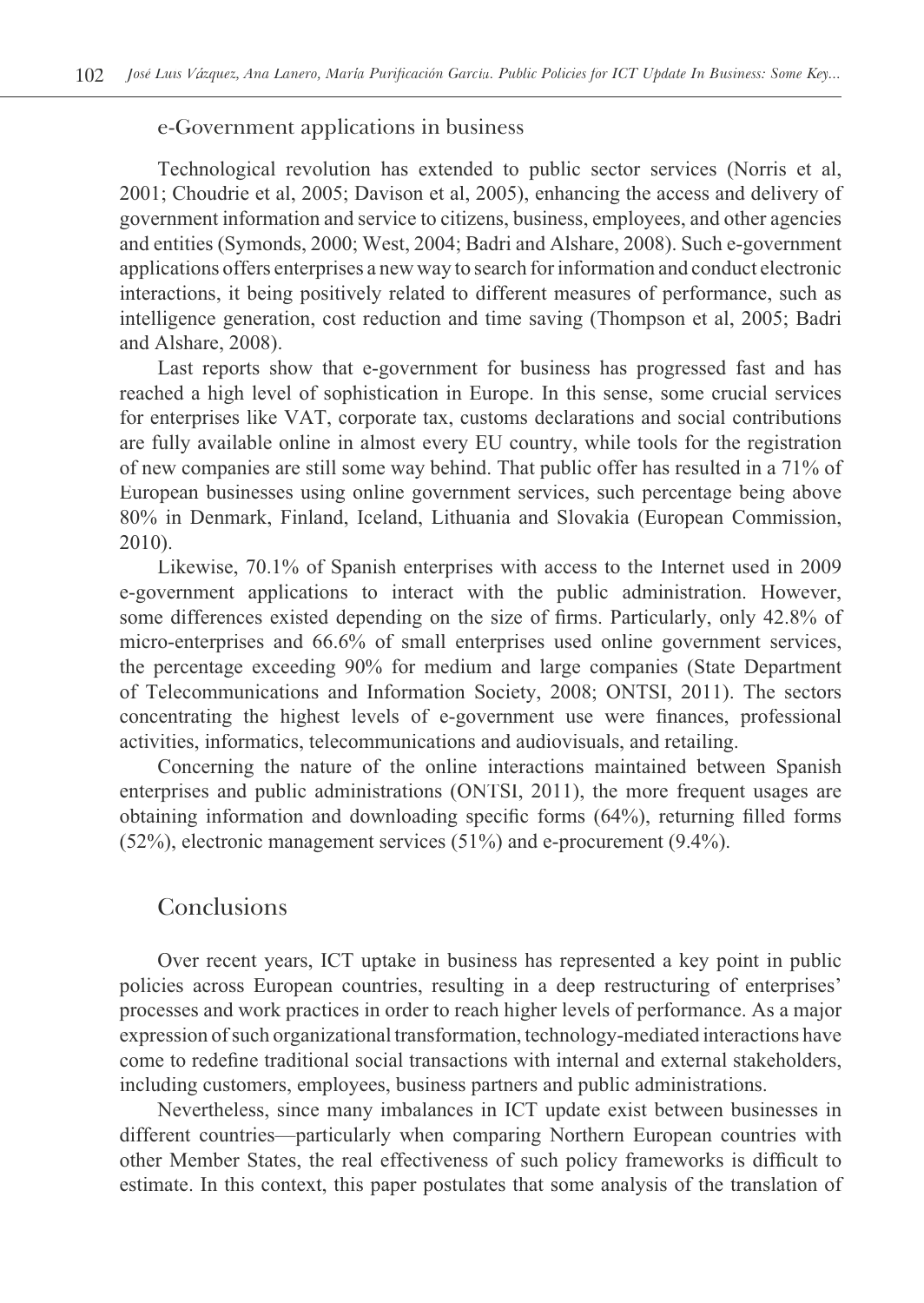common prescriptions into specific measures at national level might be useful to clarify the specific needs of different countries and regions in order to formulate future sectorial ICT policies more adapted to the real circumstances of European businesses.

Particularly, and based on the new social face of business, previous sections were aimed at analyzing the use of ICT as social technologies by Spanish enterprises in the European context, as a result of recent policy frameworks set at communitarian and national levels. Derived from such analysis, some conclusions are worth mentioning.

In the context of a notable development of ICT sector in Spain over the last decade, it should be first stressed that ICT update in firms' internal and external transactions has reached the European average, according to the objectives set by *Avanza Plan* as the general policy framework in Spain over the period 2005-2010. Particularly, advances affect e-commerce practices, employees' ICT update and qualification, automated data exchange with external systems, and e-government practices. Opposite, main weaknesses have to do with the development and use of electronic applications for supply chain management.

On the other hand, the figures reported in previous sections reveal some important nuances in such picture when taking into account size and sector criteria. First, ICT penetration in Spanish business is widespread in large firms followed by SME, whereas automation is moderated in the case of micro-enterprises smaller than ten employees and self-employed workers. Second, sectors more favored by ICT interactions are obviously informatics, telecommunications and audiovisuals, just as finances, while less use of social technologies is common to the manufacture, building, retailing, and transportation sectors.

In short, the analysis reported in these pages shows that public policies adopted in Spain in the context of the *Lisbon Strategy* have given fresh impetus to national ICT sector and competitiveness of Spanish enterprises. However, further measures in this sense are needed to reinforce that positioning in the long term. As a priority in this sense, some efforts should be devoted to overcome barriers to more advanced use of ICT in business, particularly privacy and trust concerns, and lack of awareness of the benefits of online trade. Moreover, future action plans should be oriented to foster the generation of technological solutions adapted to the needs of different business models, to increase opportunities for e-skills enhancing, and to facilitate the access to financing sources and subventions for micro-enterprises and self-employed workers.

In sum, the experience reported in this paper stress the importance of a *bottom-up*  perspective in defining sectorial policies to foster ICT update in organizations according to the real starting points and circumstances of different EU regions. From this view, while this paper offers a general review of the use of social technologies in Spanish enterprises based on public reports, further research could complement the picture offered by conducting specific quantitative or qualitative studies aimed at explaining the determining factors of ICT adoption and usage within different business models in Spain. Likewise, further research should be oriented to provide more in deep analysis on the effect of European public policies on ICT update in business, by comparing different clusters of countries, or even policies frameworks in different continents and major regions of the world.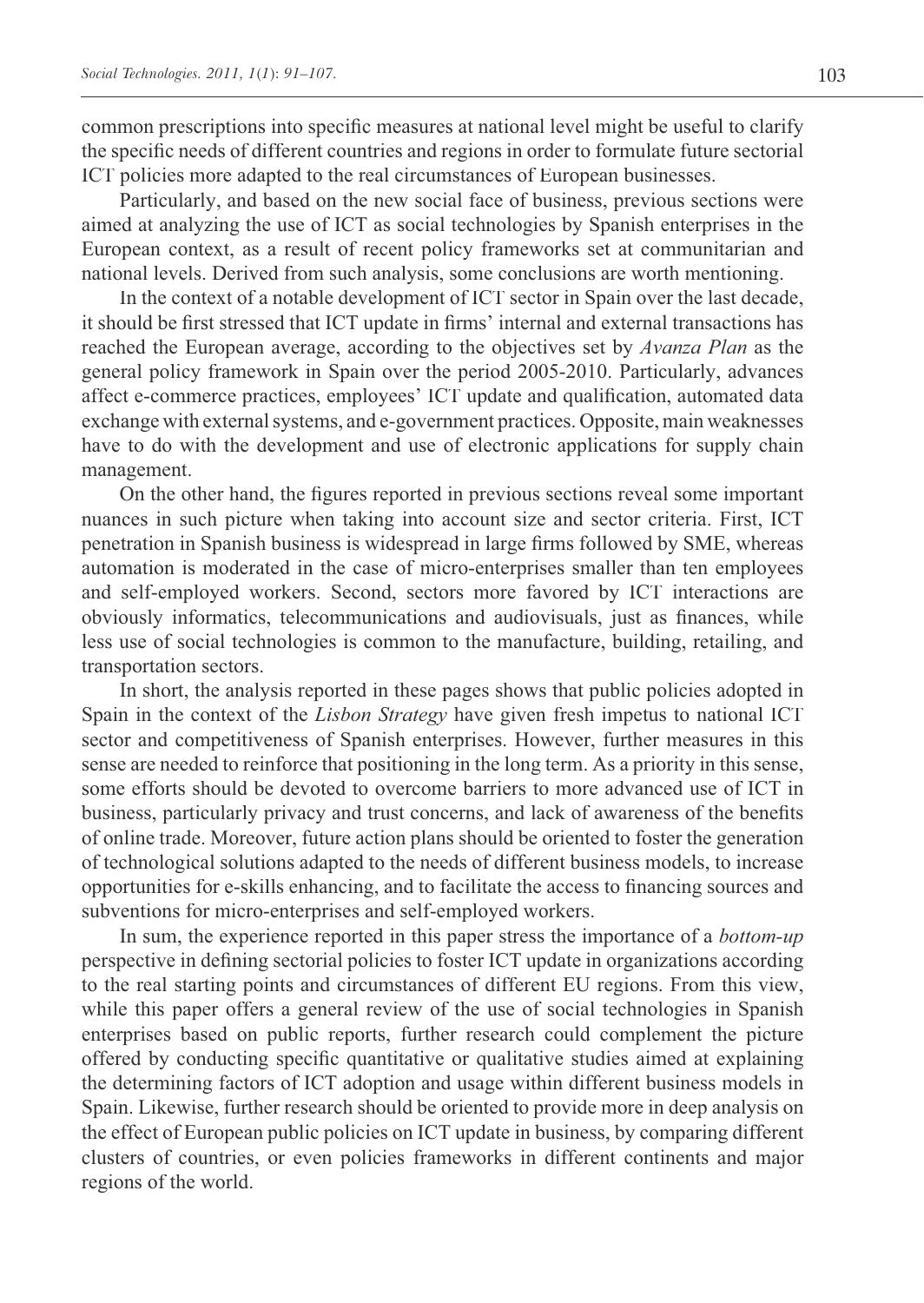### Literature

- Badri, M. A.; Alshare, K. A path analytic model and measurement of the business value of egovernment: An international perspective. *International Journal of Information Management.* 2008, 28: 524-535.
- Bell, D. *The coming of post-industrial society: A venture in social forecasting.* Nueva York: Basic Books, 1973.
- Brynjolfsson, E.; Hitt, L. Beyond computation: Information technology, organizational transformation and business performance. *The Journal of Economic Perspectives*. 2000, 14(4): 23-48.
- Carr, N. IT doesn't matter. *Harvard Business Review.* 2003, May: 41-49.
- Castells, M. *La era de la información: Economía, sociedad y cultura. Volumen I: La sociedad en red*. Madrid: Alianza Editorial, 1996.
- Choudrie, J.; Weerakkody, V.; Jones, S. Realizing e-government in the UK: Rural and urban challenges. *Journal of Enterprise Information Management*. 2005, 18(5): 568-585.
- Clemons, E.; Reddi, S.; Row, M. The impact of information technology on the organization of economic activity: The 'move to the middle' hypothesis. *Journal of Management Information System*. 1993, 10(2): 9-35.
- Communication 2002/0263 final from the Commission to the Council, the European Parliament, the Economic and Social Committee and the Committee of the Regions. eEurope 2005: An information society for all. An action Plan to be presented in view of the Sevilla European Council, 21/22 June 2002. [2002].
- Communication 2005/229 final from the Commission to the Council, the European Parliament, the European Economic and Social Committee and the Committee of the Regions. [2005].
- Communication 2010/2020 from the Commission. Europe 2020. A strategy for smart, sustainable and inclusive growth. [2010].
- Communication 2010/245 final/2 from the Commission to the European Parliament, the Council, the European Economic and Committee and the Committee of the Regions. A Digital Agende for Europe. [2010].
- Council Decision 2000/819/CE of 20 December 2000 on a multiannual programme for enterprises and entrepreneurship, and in particular for small and medium-sized enterprises (SMEs) (2001-2005). [2000] OL L 333/84.
- Council of the European Union, *Conclusions of the Presidence. Lisbon Strategy for Growth. Towards a Green and Innovative Economy*. Brussels: European Commission, 2000.
- Cooper, M. et al. Data warehousing supports corporate strategy at first American corporation. *MIS Quarterly*. 2000, 24(4): 547-567.
- Davison, R.; Wagner, C.; Ma, L. From government to e-government: A transition model. *Information Technology and People*. 2005, 18(3), 280-299.
- DeLone, W.; McLean, E. The DeLone and McLean model of information systems success: A ten-year update. *Journal of Management Information System*. 2005, 19(4): 9-30.
- European Commission. *European Chapter for Small Enterprises* [Document]*.* Brussels, 2000 [accessed 2001-30-04]. < ec.europa. eu/enterprise/policies/sme/best-practices/ charter/>.
- European Commission. *Competitiveness and Innovation Programme* [website]. Brussels, 2007 [accessed 2001-30-04]. < ec.europa. eu/cip >.
- European Commission. *Europe's Digital Competitiveness Report 2010*. Luxembourg: European Commission, 2010.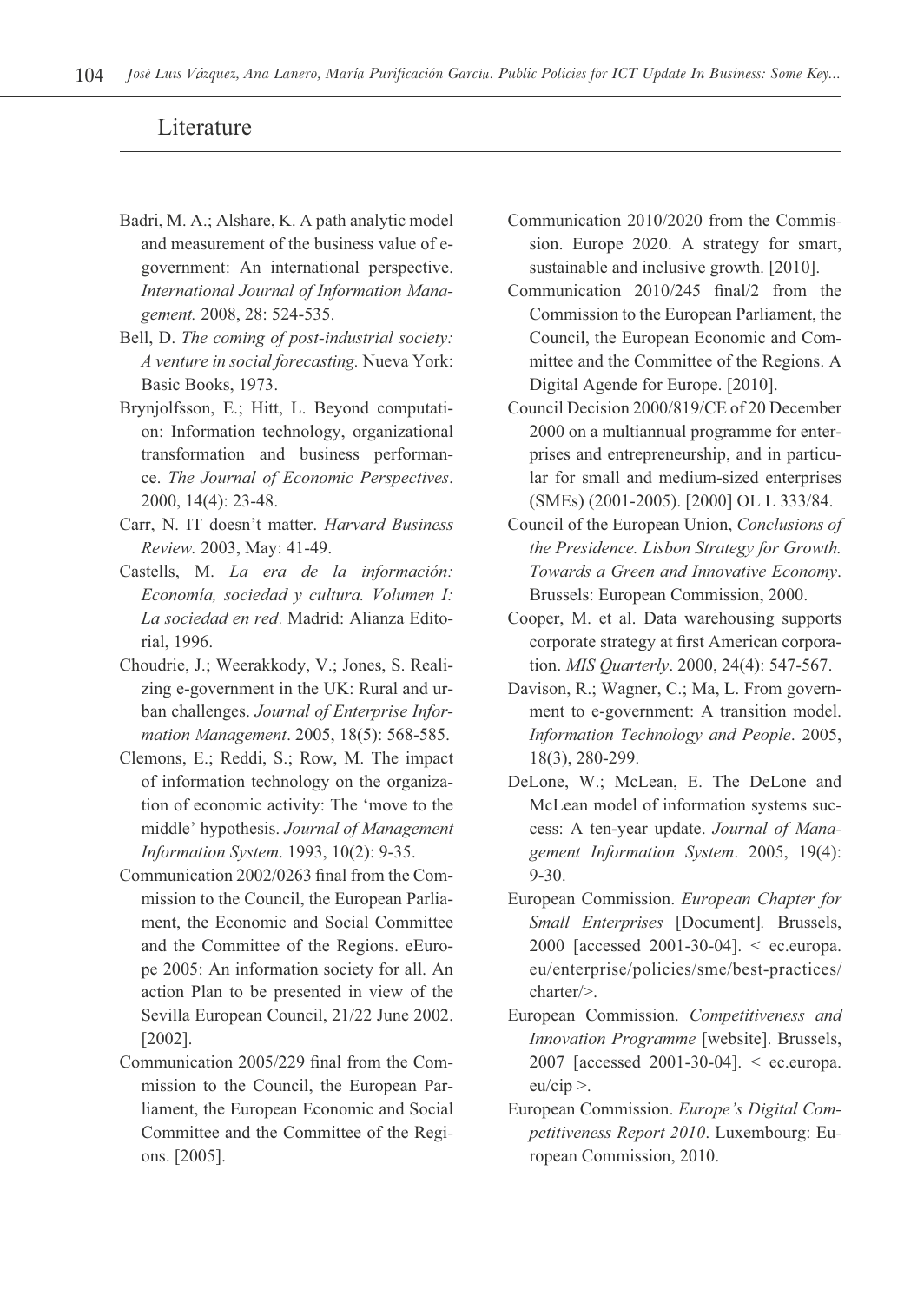- Garicano, L.; Rossi-Hansberg, E. Inequality and the organization of knowledge. *American Economic Review*. 2004, 94: 197-202.
- Garicano, L.; Rossi-Hansberg, E. Organization and inequality in a knowledge economy. *Quarterly Journal of Economics*. 2006, 121: 1383-1435.
- Gregor, S. et al. The transformational dimension in the realization of business value from information technology. *Journal of Strategic Information Systems*. 2006, 15: 249-270.
- Grüner, H. P. Information technology: Efficient restructuring and the productivity puzzle. *Journal of Economic Behavior & Organization*. 2009, 72: 916-929.
- Helmer, O.; Brown, B.; Gordon, T. *Social technology*. London: Basic Books, 1966.
- Kauremaa, J.; Nurmilaakso, J. M.; Tanskanen, K. E-business enabled operational linkages: The role of RosettaNet in integrating the telecommunications supply chain. *International Journal of Production Economics*. 2010, 127: 343-357.
- Kohli, R.; Hoadley, E. Towards developing a framework for measuring organizational impact of IT-enabled BPR: Case studies of three firms. *The Data Base for Advances in Information Systems*. 2006, 37(1).
- Li, C.; Bernoff, J. *Growndswell: Winning in a world transformed by social technologies*. Boston: Forrester Research, 2008.
- Lin, A. The acceptance and use of a e-businessto-business information system. *International Journal of Information Management*. 2006, 26: 386-400.
- Lim, J.H.; Richardson, V.J.; Roberts, T.L. Information technology investment and firm performance: A meta-analysis. *Proceedings of the 37th Hawaii International Conference of Systems Sciences*. 2004, p. 1-11.
- Melville, N.; Kraemer, K.; Gurbuxani, V. Review. Information technology and organizational performance: An integrative model of IT business value. *MIS Quarterly*. 2004, 28(2): 283-322.
- Ministry of Industry, Tourism and Commerce. *Plan Avanza* [website]. Spain, 2005 [acces-

sed 2001-30-04]. < www.planavanza.es/Paginas/Inicio.aspx>.

- Ministery of Presidence de la Presidencia. *Convergencia y empleo. Programa Nacional de Reformas de España.* Madrid: Secretaría General Técnica del Ministerio de la Presidencia, 2005.
- Mooney, J.; Gurbaxani, V.; Kraemer, K. A process oriented framework for assessing the business value of information technology. *The Data Base for Advances in Information Systems*. 1986, 27(2).
- Nooteboom, B. Information technology, transaction costs and the decision to 'make or buy'. *Technology Analysis & Strategic Management*. 1992, 4(4): 339-350.
- Norris, D.; Fletcher, P.; Holden, S. *Is your local government plugged in? Highlights of the 2000 electronic government survey*. Baltimore: University of Maryland, 2001.
- ONTSI. *Tecnologías de la Información y las Comunicaciones en las PYMES y grandes empresas españolas*. Madrid: Ministerio de Industria, Turismo y Comercio, 2011.
- Radharkrishnan, A.; Zu, X.; Grover, V. A process-oriented perspective on differential business value creation by information technology: An empirical investigation. *Omega*. 2008, 36: 1105-1125.
- Ramírez, R.; Melville, N.; Lawler, E. Information technology infrastructure, organizational process redesign, and business value: An empirical analysis. *Decision Support Systems*. 2010, 49: 417-429.
- Reenen, J.V. et al. *The Economic Impact of ICT SMART N. 2007/0020 January 2010. Final Report*. London: European Commission-Centre for Economic Performance, 2010.
- Rivard, S.; Raymond, L.; Verreault, D. Resource-based view and competitive strategy: An integrated model of the contribution of information technology to firm performance. *Journal of Strategic Information Systems*. 2006, 15(1): 29-50.
- Rust, R. T. Editorial: The rise of e-service. *Journal of Service Research*. 2001 3(4): 283-284.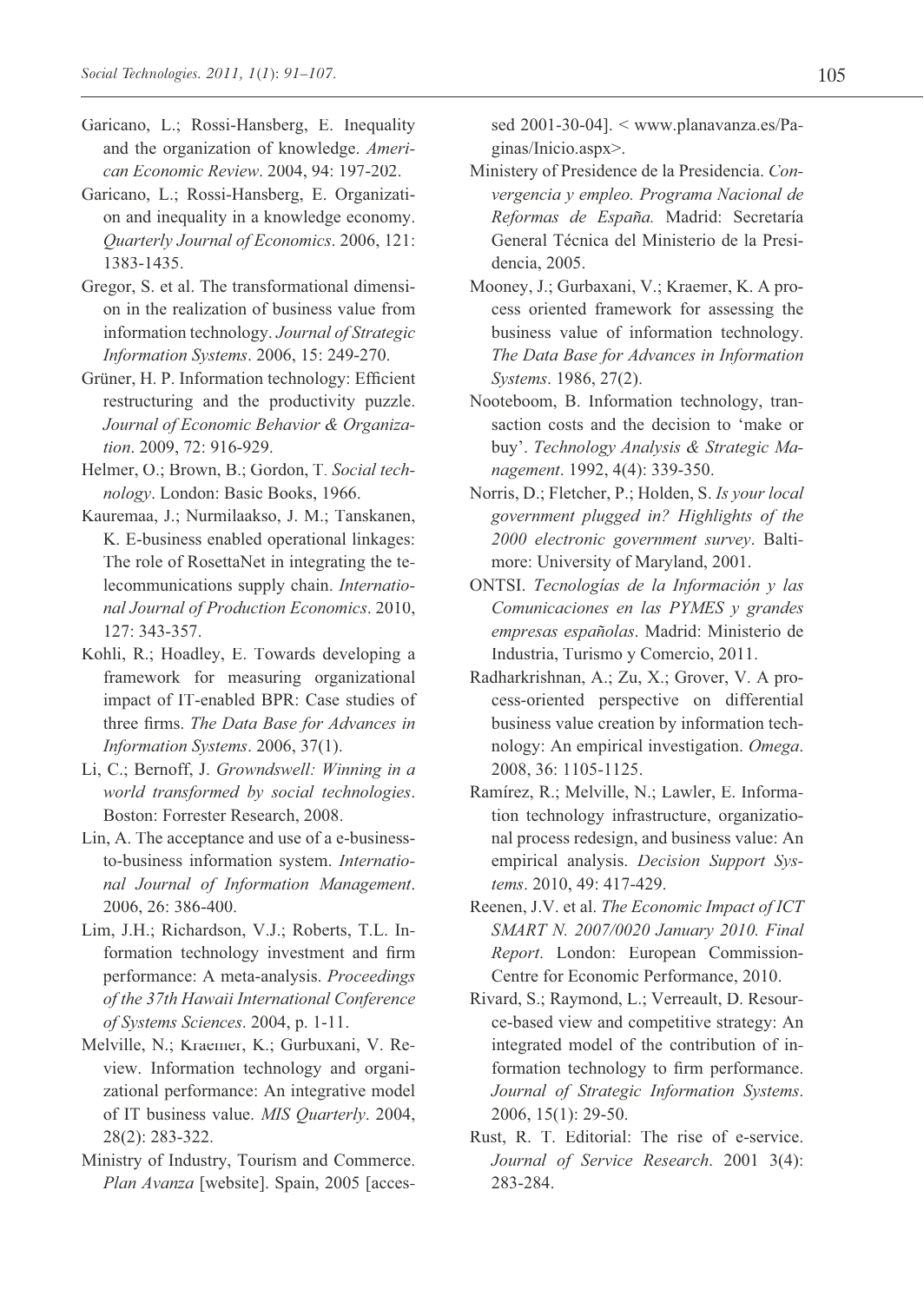- Rust, R. T.; Espinoza, F. How technology advances influence business research and marketing strategy. *Journal of Business Research.* 2006, 59: 1072-1078.
- Rust, R. T.; Kannan, P.K. *E-service: New directions in theory and practice*. Armonk, NY: M.E. Sharpe, 2002.
- Rust, R.T.; Thompson, D.V. How does marketing strategy change in a service-based world? Implications and directions for research. *The service-dominant logic of marketing*. Armonk, NY: M.E. Sharpe, 2006.
- Sanders, N. R. An empirical study of the impact of e-business technologies on organizational collaboration and performance. *Journal of Operations Management*. 2007, 25: 1332- 1347.
- Soto-Acosta, P.; Meroño-Cerdan, A. L. Analyzing e-business value creation from a resource-based perspective. *International Journal*

*of Information Management*. 2008*,* 28, 49- 60.

- Sriram, V.; Stump, R. Information technology investment in purchasing: An empirical investigation of communications, relationships and performance outcomes. *Omega.*  2004, 32(1): 41-55.
- State Department of Telecommunications and Information Society*. El trabajador autónomo y la sociedad de la información*. Madrid: Ministry of Industry, Tourism and Commerce, 2008.
- Symonds, M. Government and the internet: Quick fixes. *The Economist*. 2000, 355: 13.
- Vargo, S. L.; Lusch, R. F. Evolving to a new dominant logic for marketing. *Journal of Marketing.* 2004, 68(1): 1-17.
- West, D. E-government and the transformation of service delivery and citizen attitudes. *Public Administration Review*. 2004, 64(1): 15-27.

## VIEÐOSIOS IKT MODERNIZAVIMO VERSLO SEKTORIUJE POLITIKOS KRYPTYS: KELI REIKÐMINGI INDIKATORIAI ISPANIJOS IR EUROPOS ATVEJAIS

#### José Luis Vázquez, Ana Lanero, María Purificación García

#### Leono universitetas, Ispanija, jose-luis.vazquez@unileon.es, ana.lanero@unileon.es, mpgarm@unileon.es

*Santrauka*. *IKT modernizavimas verslo sektoriuje paskutiniais deðimtmeèiais pripaþástamas Europos ekonominio augimo ir produktyvumo politikos prioritetu. Daugelis verslo ámoniø perëjo prie automatizavimo, ágyvendindamos esminius organizacinës struktûros, plëtros priemoniø, gamybos ir skaitmeniniø bei tradiciniø prekiø ir paslaugø komercializa*vimo naujoves. Atitinkamai aplinkinės įmonės, kaip glaudžiai susijusios su šiomis organi*zacinëmis permainomis, verèiamos restruktûrizuoti vidaus ir iðorës informacijos generavimo ir mainø bûdus, kurie paveikia santykiø su savininkais pobûdá. Santykiai su klientais,*  kaip pagrindinė šio proceso išraiška, vis labiau grindžiami technologijų tarpininkavimu, kai elektroninės operacijos ir virtuali komunikacija apibrėžia transakcijas tarp verslo pada*linių ir išorinių dalyvių, įskaitant viešosios valdžios atstovus ir kitus partnerius, tokius kaip tiekëjai ir platintojai.*